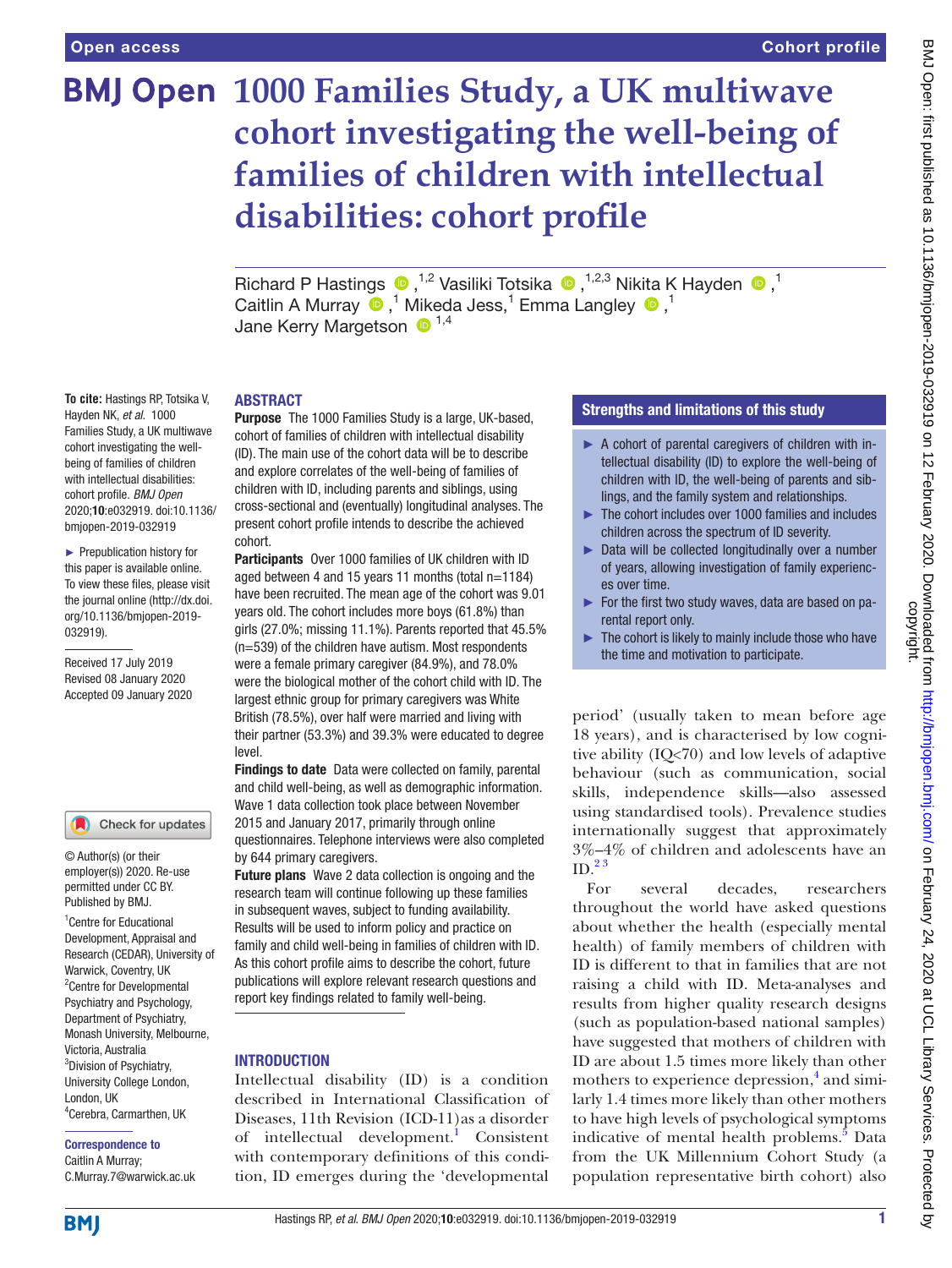#### Open access

show that fathers of young children with ID are twice as likely to score above the cut-off on a psychiatric disorder screen when compared with fathers of other young children<sup>6</sup> and older siblings of young children with ID are 1.5 times more likely to score in the 'abnormal' range on a screen for behavioural and emotional problems when compared with other siblings of young children.

Sometimes explicitly, but often implicitly, researchers making these comparisons between families of children with ID and those without are drawing on a family systems perspective that has been applied to families of children with a variety of severe cognitive and developmental  $\frac{8-11}{100}$  The core idea is that families are systems and so changes in one part of the family system, or in one family subsystem (eg, spousal, parent–child, sibling– sibling), will affect other family members and/or other family subsystems.

Families of children with ID face multiple challenges. For example, children are more likely to, by definition, have cognitive and adaptive skill deficits, and are four to five times more likely to have mental health problems compared with other children. $12$  Families are also at increased risk for multiple social/economic disadvantage including poverty and negative life events. $12$  The day-to-day burden of care for a child with ID is high even when compared with other carers (eg, dementia family carers), $^{13}$  but access to supports and services for children with ID and their families is limited or fraught with negative experiences often described as 'battling' against the system.<sup>14 15</sup>

Given these challenges facing families of children with ID, we might expect multiple negative effects on (for example) the psychological adjustment of parents and siblings. Research findings are generally consistent with this prediction. From a systems perspective, we would also expect family subsystems to be negatively affected. Again, research evidence supports this prediction. For example, using the population-based UK Millennium Cohort Study, we showed that parents of young children with ID reported more conflict and lower levels of closeness in the relationship with their child compared with other parents of young children.<sup>16</sup> In addition, meta-analytic reviews suggest that parents of children with disabilities, including ID, may be more likely to separate/divorce and have lower levels of satisfaction with their partner relationship compared with other parents.<sup>1718</sup> We developed the 1000 Families Study to explore these issues further and to extend current knowledge across several domains. This article describes the cohort recruited for the 1000 Families Study. Future publications will concentrate on exploring relevant research questions and report key findings related to family well-being.

#### Study aims

The main aims of the 1000 Families Study are as follows:

1. To describe the well-being of families of children with ID and to compare these data wherever possible with normative data and/or to national data sets (especially

the UK Millennium Cohort Study). Family members include mothers (or primary parental caregivers), fathers (or secondary parental caregivers) and siblings.

- 2. To examine well-being differences between mothers and fathers in families of children with ID.
- 3. To explore correlates of maternal, paternal and sibling well-being and relationship quality, including deprivation and socioeconomic circumstances; other child, parent, sibling and family demographic factors; other family members' well-being and the child with ID's behaviour problems and adaptive skills.
- 4. To explore correlates of the behavioural and emotional well-being of the child with ID, including family deprivation; other child, parent, sibling and family demographic factors; other family members' well-being, the child with ID's adaptive skills, and parenting attitudes and behaviours.

#### STUDY DESCRIPTION

To date, we have conducted an online cross-sectional survey and telephone interviews of over 1000 families of children with ID who were living in the UK at the time of recruitment. Recruitment involved a multipoint contact method using websites, social media, advertisements in disability organisations' newsletters, and by approaching special schools and parent support organisations. To examine longitudinal associations, we are currently inviting these same families to participate in further data collection (wave 2), which includes an online (or postal on request) survey but no telephone interview. We summarise the first and second waves of the 1000 Families Study.

#### Wave 1 data collection

The primary (and secondary if available) parental caregiver were asked to complete the same online survey: 1184 primary caregivers and 93 secondary caregivers completed the wave 1 survey between November 2015 and January 2017. The primary caregiver was also invited to take part in a telephone interview following the questionnaire to provide information about the adaptive skills and behaviours of their child with ID. The telephone interview was arranged at a time convenient to the primary caregiver and most often took around an hour. The telephone interviews were completed by 644 primary caregivers. Differences between those who did and did not complete a telephone interview are discussed in the 'Findings to date' section.

#### Wave 2 data collection

Participants for wave 2 are the caregivers who indicated during wave 1 that they were willing to be contacted again to be invited to participate in wave 2. The telephone interview was replaced with an additional measure on adaptive skills in the online survey. Caregivers are first contacted 2 years and 9 months after they completed wave 1. Wave 2 data collection began in August 2018, and is anticipated to end in January 2021.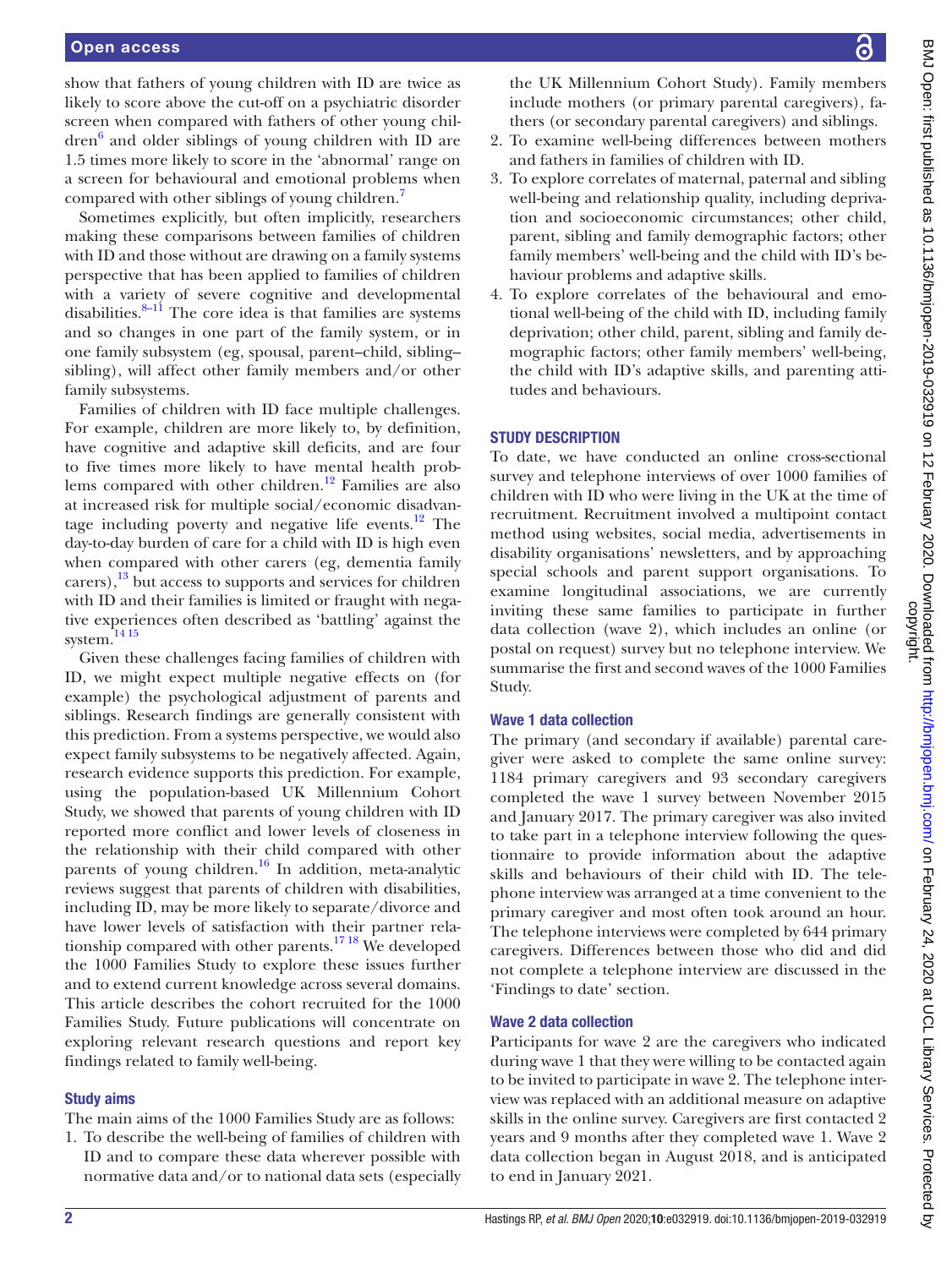## Study funding

The study is funded by Cerebra, a non-profit charity working with families with children with brain conditions. The project has also received funding from the Economic and Social Research Council Warwick Doctoral Training Centre, and the University of Warwick via PhD scholarship funding.

## Study population

## Inclusion criteria

- 1. For wave 1, families with one or more children aged between 4 and 15 years 11 months old who have an ID as reported by a parental caregiver. The child age range was initially (from November 2015) specified as 4 years to 11 years. In February 2017, an ethics amendment allowed us to expand recruitment to children aged up to 15 years and 11 months to meet families' interest in the study and to reach our sample target of over 1000 families.
- 2. Families with at least one parental caregiver responding to the survey.
- 3. Families who live within the UK (ie, England, Northern Ireland, Scotland or Wales).

## Exclusion criteria

- 1. For wave 1, families in which the child with ID lives outside of the family home on a full-time basis (eg, in a 52-week residential school placement).
- 2. Parental caregivers whose English literacy skills would not allow them to participate in an online survey and telephone interview.
- 3. Parental caregivers under 18 years old.

## Wave 1 cohort description

Tables [1 and 2](#page-2-0) summarise the key sociodemographic variables of the cohort child and their family, respectively, at wave 1. All data were reported by the primary caregiver of the child with ID. These were usually the biological mother of the child with ID (78.0%) or another female relative (84.9% of the primary caregivers were female). Cohort children with ID were aged between 4and 15 years and 11 months, with a mean age of 9.01 (SD=2.93). There were more boys than girls (61.8% were male; 27.0% were female; 11.1% missing). The vast majority of families lived in England (n=1031), with fewer living in Scotland (n=48), Wales (n=83) and Northern Ireland (n=9).

[Table](#page-2-0) 1 provides some data indicative of ID severity in the cohort children. In terms of level of ID, 42.3% were reported by parents to have a severe-to-profound ID, and 42.2% a mild-to-moderate ID (15.5% missing). A mildto-moderate ID was defined as 'children with a mild to moderate intellectual disability can typically communicate and look after themselves well, but may take a bit longer to learn new skills compared to other children of the same age'. A severe-to-profound ID was described as 'children with a severe to profound intellectual disability are likely to have complex and multiple difficulties which require extensive support to learn and carry out daily activities'.

<span id="page-2-0"></span>

| <b>Child</b>                                             |                |
|----------------------------------------------------------|----------------|
| Child age range (years)                                  | $4.01 - 15.92$ |
| Child age: mean (SD) (years)                             | 9.01(2.93)     |
| Missing age n                                            | 175 (14.8%)    |
| Child gender                                             |                |
| n of males                                               | 732 (61.8%)    |
| n of females                                             | 320 (27.0%)    |
| Missing gender n                                         | 132 (11.1%)    |
| Parental caregiver reported ID level                     |                |
| Severe-to-profound ID                                    | 501 (42.3%)    |
| Mild-to-moderate ID                                      | 500 (42.2%)    |
| Missing information                                      | 183 (15.5%)    |
| Parental caregiver reported autism diagnosis<br>of child | 539 (45.5%)    |
| Down syndrome                                            | 161 (13.6%)    |
| Cerebral palsy                                           | 87 (7.3%)      |
| Child has a visual impairment                            |                |
| Yes                                                      | 283 (23.9%)    |
| <b>No</b>                                                | 719 (60.7%)    |
| Missing information                                      | 182 (15.4%)    |
| Child has a hearing impairment                           |                |
| Yes                                                      | 164 (13.9%)    |
| No                                                       | 847 (71.5%)    |
| Missing information                                      | 173 (14.6%)    |
| Child has epilepsy                                       |                |
| Yes                                                      | 148 (12.5%)    |
| <b>No</b>                                                | 861 (72.7%)    |
| Missing information                                      | 175 (14.8%)    |
| Child has mobility problems                              |                |
| Yes                                                      | 584 (49.3%)    |
| No                                                       | 422 (35.6%)    |
| Missing information                                      | 178 (15.0%)    |
| Child has other physical health problems                 |                |
| Yes                                                      | 485 (41%)      |
| <b>No</b>                                                | 523 (44.2%)    |
| Missing information                                      | 176 (14.9%)    |
| Vineland adaptive behaviour composite                    |                |
| Mean (SD)                                                | 57.97 (11.14)  |
| Range                                                    | $25 - 100$     |
| Total responses                                          | 640 (54.1%)    |
| Missing information                                      | 544 (45.9%)    |
| Vineland communication standard score                    |                |
| Mean (SD)                                                | 62.02 (13.63)  |
| Range                                                    | 25-117         |
| Total responses                                          | 642 (54.2%)    |
| Missing information                                      | 542 (45.8%)    |
|                                                          |                |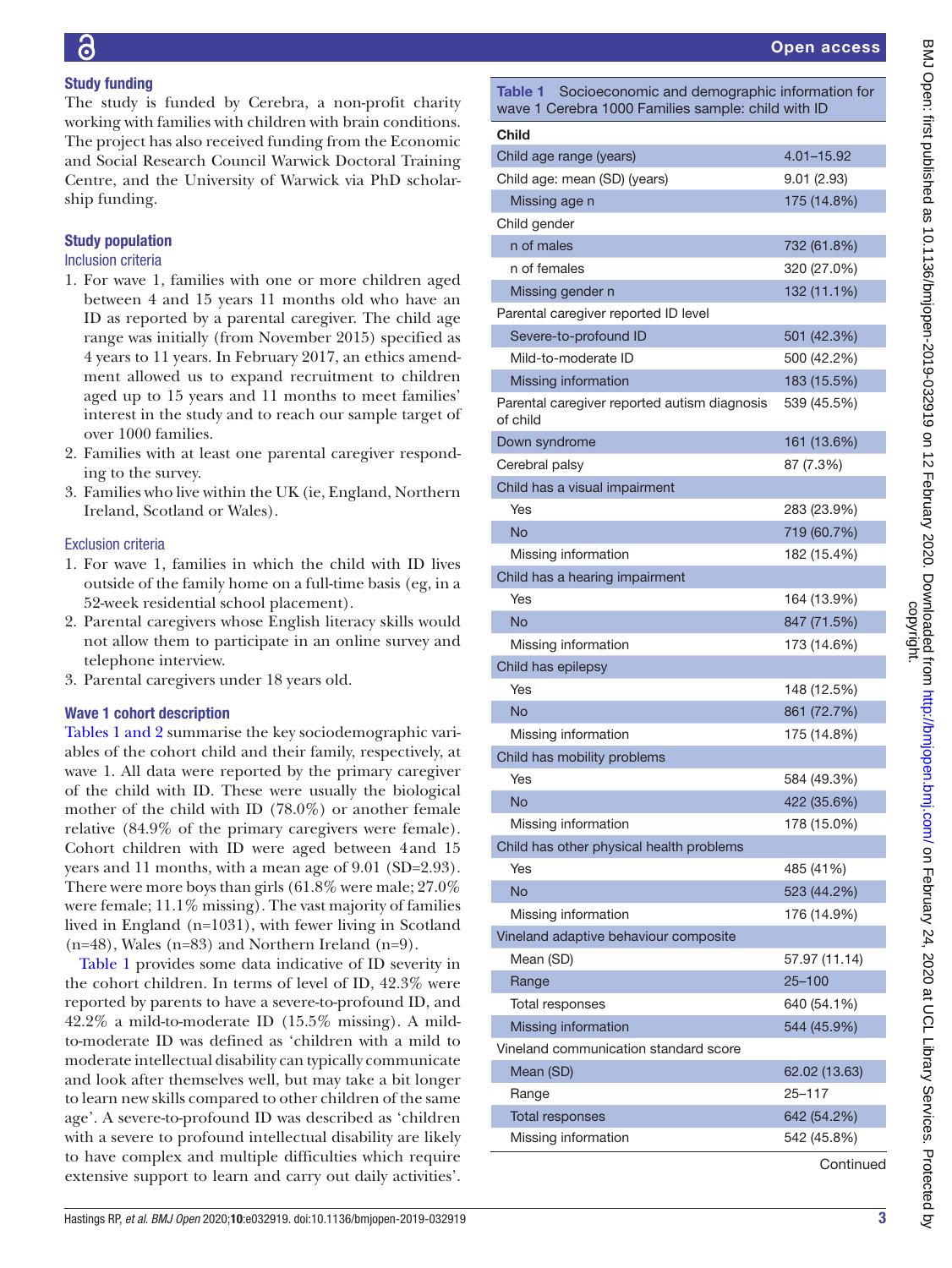| Continued<br>Table 1                                                      |               | <b>Table 2</b> Socioeconomic and demographic information for |  |  |
|---------------------------------------------------------------------------|---------------|--------------------------------------------------------------|--|--|
| Vineland daily living skills standard score                               |               | wave 1 Cerebra 1000 Families sample: parent and family       |  |  |
| Mean (SD)                                                                 | 57.53 (12.41) | <b>Primary caregiver and family</b>                          |  |  |
| Range                                                                     | $25 - 103$    | Female primary caregiver<br>1005 (84.9%)                     |  |  |
| Total responses                                                           | 643 (54.3%)   | Primary caregiver relationship to child                      |  |  |
| Missing information                                                       | 541 (45.7%)   | <b>Biological mother</b><br>923 (78%)                        |  |  |
| Vineland socialisation standard score                                     |               | 53 (4.5%)<br>Adoptive mother                                 |  |  |
| Mean (SD)                                                                 | 59.24 (12.40) | <b>Biological father</b><br>46 (3.9%)                        |  |  |
| Range                                                                     | $15 - 110$    | Grandmother<br>13 (1.1%)                                     |  |  |
| Total responses                                                           | 643 (54.3%)   | 129 (10.9%)<br>Missing information                           |  |  |
|                                                                           | 541 (45.7%)   | Primary caregiver employment status                          |  |  |
| Missing information                                                       |               | In a job working for an employer<br>391 (33.0%)              |  |  |
| Type of school                                                            |               | 388 (32.8%)<br>Looking after home and family                 |  |  |
| n of children attending special school                                    | 463 (39.1%)   | 103 (8.7%)<br>Self-employed                                  |  |  |
| n of children attending mainstream school                                 | 333 (28.1%)   | Doing something else<br>100 (8.4%)                           |  |  |
| n of children attending mainstream                                        | 151 (12.8%)   | Missing information<br>129 (10.9%)                           |  |  |
| school in either a special unit or special<br>educational needs provision |               | Primary caregiver education level                            |  |  |
| Missing information                                                       | 178 (15.0%)   |                                                              |  |  |
|                                                                           |               | Degree level<br>465 (39.3%)                                  |  |  |

ID, intellectual disability.

Inclusion policies in the UK schooling context means school type is not precisely indicative of children's needs, particularly in primary schooling, nonetheless, 39.1% of children were attending a special school, in addition to 12.8% attending a mainstream school in a special provision or unit, and 28.1% attending a mainstream school. The Vineland Adaptive Behaviour Composite scores ranged from 25 to 100, with the mean score being 57.97 (SD=11.13). The range of standard scores on the Vineland domains of communication (25–117; mean=62.02; SD=13.63), daily living skills (25–103; mean=57.53; SD=12.41) and socialisation (15–110; mean=59.24; SD=12.40) were similarly wide. Thus, the full range of ID severity is represented within this cohort.

Common co-occurring conditions in the cohort of children with ID included autism (45.5%) and Down syndrome (13.6%). Other diagnoses were less common, but included Fragile X, Angelman syndrome and numerous rare genetic conditions. A large number of children had additional physical health conditions or sensory impairments, including visual impairments (23.9%), hearing impairments (13.9%), epilepsy (12.5%), mobility problems (49.3%) and 'other physical health problems'  $(41\%)$ .

#### Measures

The study captured information on parental positivity, parental mental health, care burden/stress, life satisfaction, parent relationship, family satisfaction, parenting, child behavioural and emotional well-being, child adaptive behaviour, sibling behavioural and emotional wellbeing and sibling relationship quality. Tables [3 and 4](#page-5-0) summarise the study measures, with number of missing items for each variable during wave 1 indicated.

BMJ Open: first published as 10.1136/bmjopen-2019-032919 on 12 February 2020. Downloaded from http://bmjopen.bmj.com/ on February 24, 2020 at UCL Library Services. Protected by<br>copyright. BMJ Open: first published as 10.1136/bmjopen-2019-032919 on 12 February 2020. Downloaded from <http://bmjopen.bmj.com/> BMJ Opens: First published as 10.11136/bmjopen. Protected by

<span id="page-3-0"></span>

| Socioeconomic and demographic information for<br>Table 2<br>wave 1 Cerebra 1000 Families sample: parent and family |              |  |  |
|--------------------------------------------------------------------------------------------------------------------|--------------|--|--|
| Primary caregiver and family                                                                                       |              |  |  |
| Female primary caregiver                                                                                           | 1005 (84.9%) |  |  |
| Primary caregiver relationship to child                                                                            |              |  |  |
| <b>Biological mother</b>                                                                                           | 923 (78%)    |  |  |
| Adoptive mother                                                                                                    | 53 (4.5%)    |  |  |
| <b>Biological father</b>                                                                                           | 46 (3.9%)    |  |  |
| Grandmother                                                                                                        | 13 (1.1%)    |  |  |
| Missing information                                                                                                | 129 (10.9%)  |  |  |
| Primary caregiver employment status                                                                                |              |  |  |
| In a job working for an employer                                                                                   | 391 (33.0%)  |  |  |
| Looking after home and family                                                                                      | 388 (32.8%)  |  |  |
| Self-employed                                                                                                      | 103 (8.7%)   |  |  |
| Doing something else                                                                                               | 100 (8.4%)   |  |  |
| Missing information                                                                                                | 129 (10.9%)  |  |  |
| Primary caregiver education level                                                                                  |              |  |  |
| Degree level                                                                                                       | 465 (39.3%)  |  |  |
| Higher education but below degree level                                                                            | 253 (21.4%)  |  |  |
| A/AS levels or equivalent                                                                                          | 104 (8.8%)   |  |  |
| 5 or more GCSEs at A*-C or equivalent                                                                              | 74 (6.3%)    |  |  |
| Some GCSEs passes or equivalent                                                                                    | 93 (7.9%)    |  |  |
| No qualifications                                                                                                  | 13 (1.1%)    |  |  |
| Missing information                                                                                                | 179 (15.1%)  |  |  |
| Primary caregiver relationship status                                                                              |              |  |  |
| Married and living with spouse/civil partner                                                                       | 631 (53.3%)  |  |  |
| Divorced/separated/single/widowed/not<br>currently living with partner                                             | 226 (19.1%)  |  |  |
| Living with partner                                                                                                | 141 (11.9%)  |  |  |
| Missing information                                                                                                | 186 (15.7%)  |  |  |
| Primary caregiver ethnicity                                                                                        |              |  |  |
| <b>White British</b>                                                                                               | 930 (78.5%)  |  |  |
| White other (Irish, travelling community,<br>other)                                                                | 55 (5.2%)    |  |  |
| Asian/Asian British                                                                                                | 26 (2.3%)    |  |  |
| Black (African/Caribbean/Black British)                                                                            | 15 (1.3%)    |  |  |
| Remaining ethnic groups (mixed/multiple<br>ethnicity, Arabic, any other ethnic<br>background, etc)                 | 23 (2.0%)    |  |  |
| Missing information                                                                                                | 135 (11.4%)  |  |  |
| Country                                                                                                            |              |  |  |
| England                                                                                                            | 1031 (87.1%) |  |  |
| Scotland                                                                                                           | 48 (4.1%)    |  |  |
| <b>Wales</b>                                                                                                       | 83 (7.0%)    |  |  |
| Northern Ireland                                                                                                   | 9(0.76%)     |  |  |
| Missing                                                                                                            | 13 (1.10%)   |  |  |
| Family living in most deprived 10% of<br>neighbourhoods based on indices of multiple<br>deprivation (IMD)          | 90 (7.6%)    |  |  |
| Missing IMD information                                                                                            | 34 (2.9%)    |  |  |

**Continued**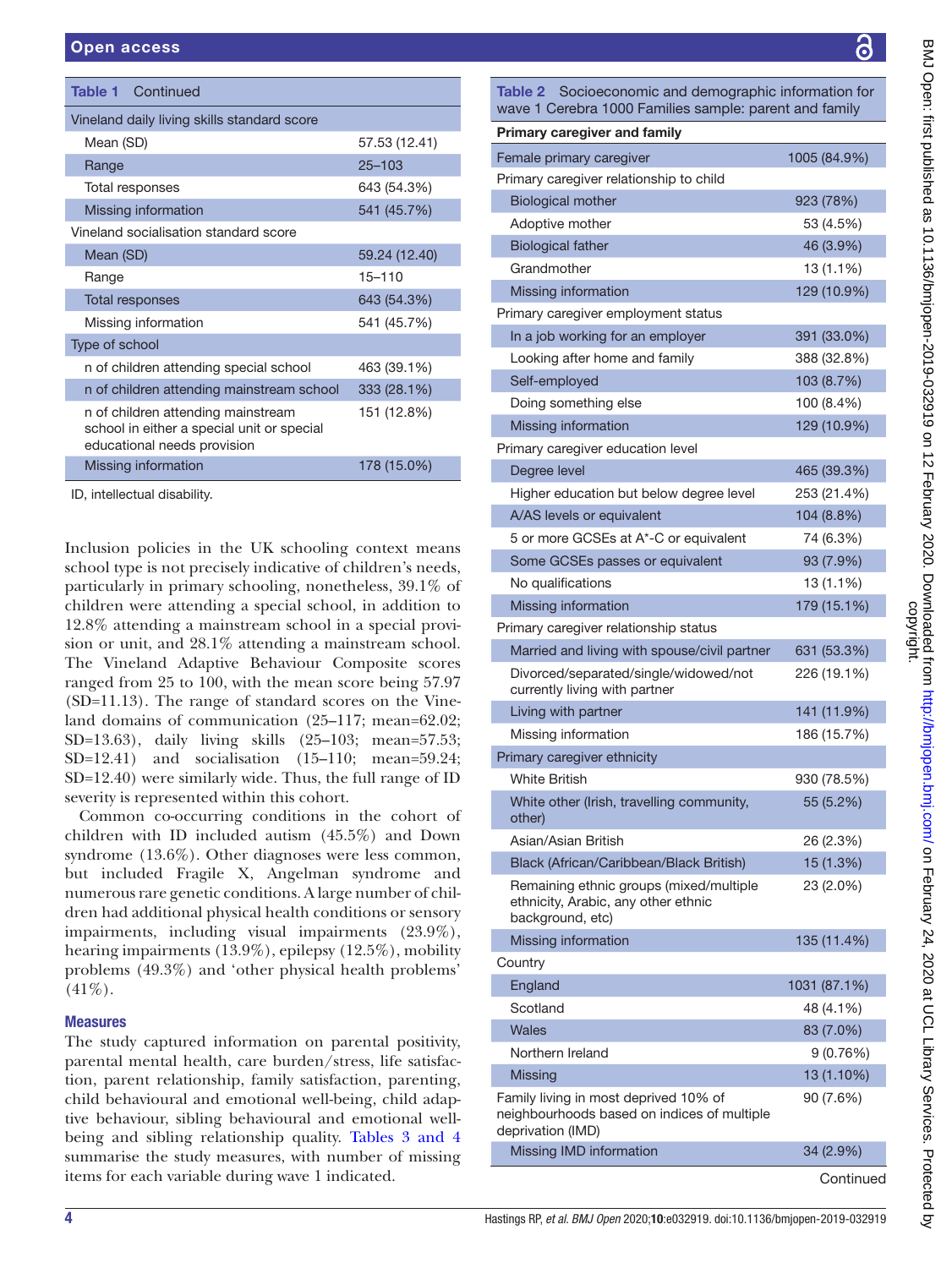| Table 2<br>Continued |
|----------------------|
|----------------------|

|  | <b>Primary caregiver and family</b> |  |  |
|--|-------------------------------------|--|--|
|--|-------------------------------------|--|--|

Child with ID has a sibling aged between 4 and 15 years 11 months

| Yes <sup>-</sup>    | 612 (51.7%) |
|---------------------|-------------|
| No.                 | 360 (30.4%) |
| Missing information | 212 (17.9%) |

Nearest-in-age sibling of child with ID has a

longstanding illness, disability or infirmity

| Yes                                                                              | 168 (27.5%) |
|----------------------------------------------------------------------------------|-------------|
| N٥                                                                               | 439 (71.4%) |
| Missing information (from those who<br>indicated child has sibling in age range) | $5(0.8\%)$  |

A/AS levels, GCE Advanced level; GCSE, General Certificate of Secondary Education; ID, intellectual disability.

#### Patient and public involvement

The survey content and method was designed collaboratively with Cerebra, an organisation that supports and advocates for families of children with developmental disabilities, including ID. The final author (JKM) participated in the design of the survey in her capacity as Cerebra staff member and PhD student at the University of Warwick. To date, the research team and Cerebra have collaborated to disseminate findings to families of children with ID through parent and practitioner research seminars that Cerebra regularly hosts.

#### **Ethics**

The study is being conducted in accordance with the ethical principles of the British Psychological Society. There are no significant risks for the families from taking part in this study, but as some of the questions included in the survey ask about potentially challenging issues, such as parental and child well-being and difficulties, signposting to various resources and helplines has been provided in the information sheet and at the end of the survey for caregivers.

All participant information is stored in line with the requirements of the Data Protection Act 1998. While this study was approved and began before changes to the General Data Protection Regulation (GDPR) in 2018, data collection and procedures in wave 2 are in line with GDPR requirements. Caregivers are informed through information sheets and consent forms on what data are collected, why this is necessary, and how these data are stored. All aspects of the study are conducted on the basis of explicit written consent to take part in each stage of the study. All research data are stored electronically and password protected on firewalled University computers with access limited to the research team. The password and access to the research data, including participant information, is restricted to the Chief Investigator and the research team.

For wave 2 of the data collection, consent is collected as it was in wave 1 and participants are asked again if they would be willing to be contacted for any future research. At wave 2, a £10 gift voucher was introduced as a Thank You to caregivers who complete the survey. To mitigate against potential biases arising from the monetary incentive, it is made clear in the information sheet that caregivers do not have to answer any questions that make them feel uncomfortable and they will still receive the voucher.

#### **Dissemination**

Throughout the study, results will be published in peerreviewed academic journals. Presentations of study findings will be made at research conferences and seminars. The charity Cerebra and other stakeholders will be involved in methods of dissemination for reaching the wider community, particularly families of children with ID. Caregivers who took part in the study, and have consented, receive updates about the study through a newsletter and social media, which the public can also access. This allows findings to be summarised and presented in an accessible format in addition to any academic papers or presentations.

#### Cohort description

The remainder of this manuscript will provide a description of the cohort participating in the 1000 Families Study. No findings have yet been reported from the data on this cohort. Overall, the parent-reported severity of ID, educational setting and Vineland adaptive behaviour scale (VABS) scores indicate that this cohort includes children across a wide range of ID severity, although the VABS scores indicate more children in the mild-moderate range, but this would be expected given a lower prevalence for severe to profound ID.

Telephone interviews were completed by 644 of the primary caregivers indicating that families who completed both the survey and the telephone interview may have had access to more resources that enable them to contribute more time to research participation. For instance, deprivation levels may be associated with telephone interview participation. To identify family deprivation, we constructed a composite variable with values ranging from zero to four, incorporating measures of subjective poverty, hardship, income poverty and neighbourhood deprivation. Primary caregivers who did not complete telephone interviews had a mean deprivation composite score of 1.71 (SD=1.10) compared with a mean deprivation composite score of 1.37 (SD=1.09) for primary caregivers who completed a telephone interview (*t*(948) = 4.72; p<0.001; *d*=0.32; MD=0.35, 95%CI 0.20 to 0.49). Primary caregivers who completed the telephone interviews were more likely to have a higher education qualification (75.1%) compared with primary caregivers who did not complete a telephone interview (66.6%;  $\chi^2$  (1, n=1002)=8.58; p=0.003;  $\phi$  = 0.093). Primary caregivers who were single parents provided a telephone interview in 53.5% of cases, compared with primary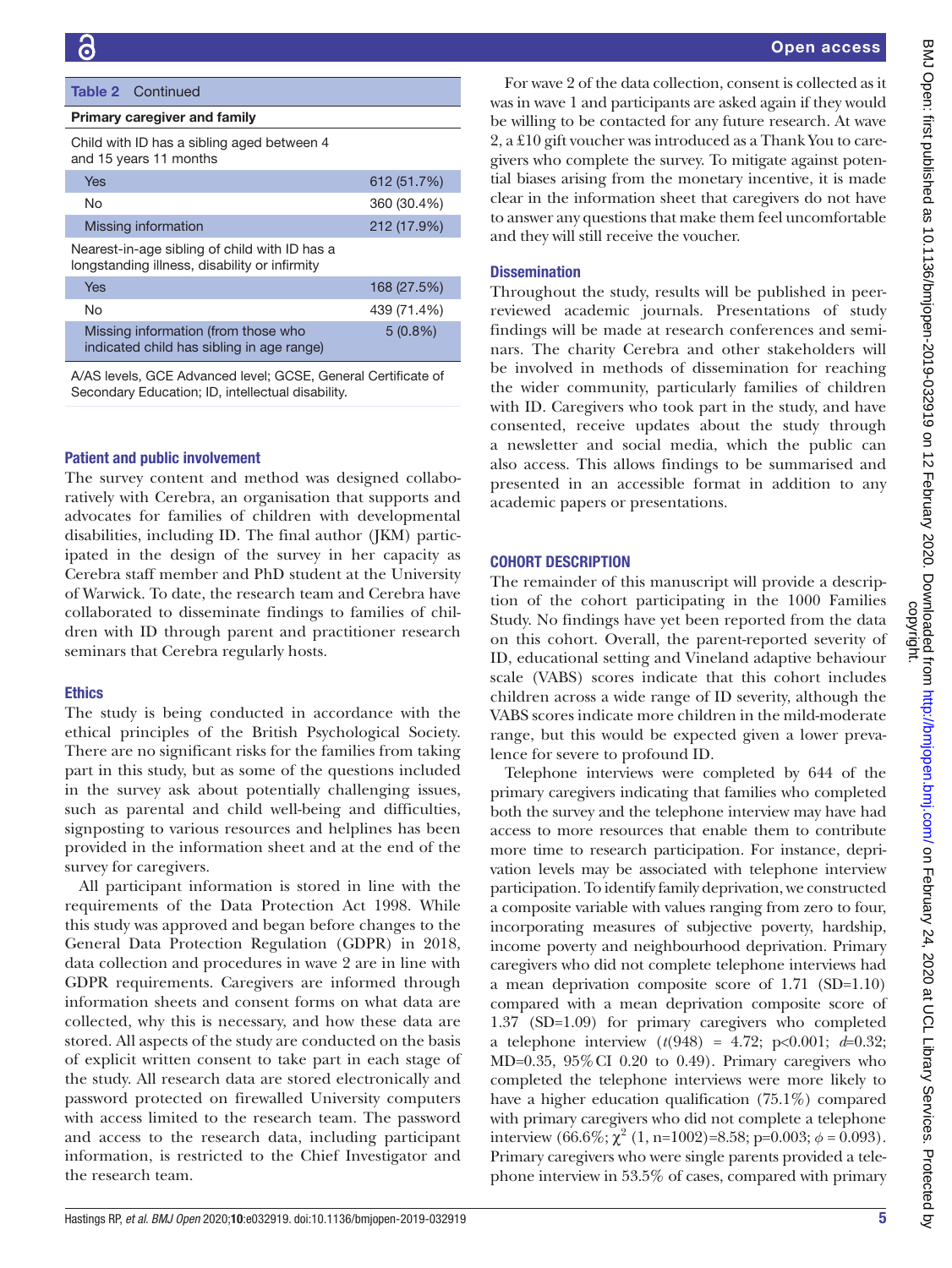#### <span id="page-5-0"></span>Table 3 Parent and family measures used within the Cereb

Domain Measure Measure Scoring

Carer burden/stress 'Impact of care-giving on carer'

Sibling relationship Sibling Relationship

Family functioning Family APGAR scale<sup>[41](#page-9-16)</sup> 5 items

Life satisfaction Life satisfaction scale<sup>39</sup> 1 item

parent's perception of related to child<sup>[40](#page-9-15)</sup>

Parent relationship—

Sibling behavioural and emotional well-

being

relationship with their 1 item partner (if applicable)

Parent mental health Kessler 6  $(K6)^{36}$  $(K6)^{36}$  $(K6)^{36}$ 

Parental positivity Positive gains scale (Jess,

|                                                                                                                                                                                                                                                                                   |                                                                                                                                                                                                                                                                                                                                                                                                 |                | O                                                                                                                                            |
|-----------------------------------------------------------------------------------------------------------------------------------------------------------------------------------------------------------------------------------------------------------------------------------|-------------------------------------------------------------------------------------------------------------------------------------------------------------------------------------------------------------------------------------------------------------------------------------------------------------------------------------------------------------------------------------------------|----------------|----------------------------------------------------------------------------------------------------------------------------------------------|
|                                                                                                                                                                                                                                                                                   | family measures used within the Cerebra 1000 Families Study                                                                                                                                                                                                                                                                                                                                     |                |                                                                                                                                              |
| <b>Measure</b>                                                                                                                                                                                                                                                                    | <b>Scoring</b>                                                                                                                                                                                                                                                                                                                                                                                  | Measured<br>at | Wave 1 measure<br>completeness                                                                                                               |
| Positive gains scale (Jess,<br>Bailey, Pit-ten Cate et al,<br>Measurement invariance of the<br>positive gains scale in families<br>of children with and without<br>disabilities)<br>7 items<br>Perceived benefits for parent<br>(5 items)<br>What family has gained (2)<br>items) | 5-point scale from 0 (strongly agree) to 4 (strongly<br>disagree).<br>Original scale had a lower score indicating higher<br>positive gains. The scoring was reversed so that a<br>higher score indicates higher positive gains.                                                                                                                                                                 | W1, W2         | Complete n=1004<br>Missing n=180                                                                                                             |
| Kessler 6 (K6) <sup>36</sup><br>6 items                                                                                                                                                                                                                                           | 5-point Likert scale asks caregivers how often they<br>have experienced six symptoms over the last 30<br>days from 0 (none of the time) to 4 (all of the time).<br>Total score is calculated by summing the responses.<br>A score of 13 and above indicates serious mental<br>illness. $37$ .                                                                                                   | W1, W2         | Complete n=1000<br>Missing n=184                                                                                                             |
| 'Impact of care-giving on carer'<br>Survey of Informal Carers in<br>Households 2009/2010 <sup>38</sup><br>7 items                                                                                                                                                                 | Items ask individuals whether certain aspects of their W1, W2<br>lives have been affected by caring for another (Yes<br>or No). Totals are generated for the responses, and<br>higher scores indicate higher carer burden/stress.                                                                                                                                                               |                | Complete n=963<br>Missing $n=221$                                                                                                            |
| Life satisfaction scale <sup>39</sup><br>1 item                                                                                                                                                                                                                                   | Single item measure that asks caregivers to rate<br>their general life satisfaction from 1 (completely<br>dissatisfied) to 10 (completely satisfied). Scores 6-10<br>indicate that respondents are 'satisfied overall'.<br>Scores 4 and below indicate that participants are<br>'dissatisfied overall'.                                                                                         | W1, W2         | Complete n=998<br>Missing n=186                                                                                                              |
| Disagreement over issues<br>related to child <sup>40</sup><br>1 item                                                                                                                                                                                                              | This item asks caregivers to report on how often<br>they disagree over issues relating to their child on a<br>6-point Likert scale (Never to More than once a day).<br>There is also a response for 'Can't say'.                                                                                                                                                                                | W1, W2         | Complete n=771<br>No live-in partner<br>$n = 226$<br>Missing n=187                                                                           |
| Happiness of relationship<br>scale <sup>40</sup><br>1 item                                                                                                                                                                                                                        | Caregivers are asked to rate how happy they are in<br>their relationship from 1 (very unhappy) to 7 (very<br>happy). There is also a response for 'Can't say'.                                                                                                                                                                                                                                  | W1, W2         | Complete n=771<br>No live-in partner<br>$n = 226$<br>Missing n=187                                                                           |
| Family APGAR scale <sup>41</sup><br>5 items<br>Adaptability, Partnership,<br>Growth, Affection and Resolve<br>(APGAR)                                                                                                                                                             | Respondents are required to rate the frequency of<br>feeling satisfied with each parameter on a 3-point<br>Likert scale, from 0 (hardly ever) to 2 (almost<br>always). The scale is scored by summing the 5<br>items. A higher score indicates a greater degree<br>of satisfaction with family functioning (8-10=highly<br>functional, 4-7=moderately dysfunctional,<br>0-3=dysfunctional).     | W1, W2         | Complete n=993<br>Missing n=191                                                                                                              |
| <b>Strengths and Difficulties</b><br>Questionnaire (SDQ) (Parent<br>questionnaire) <sup>42</sup><br>25 items<br>Subscales: emotional<br>problems, conduct problems,<br>hyperactivity/inattention, peer<br>relationship problems, prosocial and very high (20-40).<br>behaviour    | Caregivers are asked to assess the extent to which<br>each statement applies to the child based on the<br>last 6 months using a 3-point rating scale (0=not true<br>to 2=certainly true). The items are divided into 5<br>subscales. A total difficulties score can be obtained<br>by summing the first four subscale scores: close to<br>average (0-13), slightly raised (14-16), high (17-19) | W1, W2         | Complete n=603<br>No sibling n=360<br>Missing n=221                                                                                          |
| Sibling Relationship<br>Questionnaire - Short Form<br>(SRQ-SF) (Parent questionnaire)<br>(revised) <sup>43</sup><br>10 items<br>Adapted version using key<br>items from two subscales of<br>SRQ-SF:<br>warmth and closeness (6 items)<br>conflict (4 items)                       | Caregivers are asked about the sibling relationship<br>on a 5-point Likert scale from 1 (very much) to 5<br>(extremely much). These items can then be used<br>to derive measures that encapsulate positive or<br>negative aspects of the sibling relationship.                                                                                                                                  | W1, W2         | SRQ warmth:<br>Complete n=596<br>No sibling n=360<br>Missing $n=228$<br>SRQ conflict:<br>Complete n=599<br>No sibling n=360<br>Missing n=225 |
|                                                                                                                                                                                                                                                                                   |                                                                                                                                                                                                                                                                                                                                                                                                 |                | Continued                                                                                                                                    |
|                                                                                                                                                                                                                                                                                   | Hastings RP, et al. BMJ Open 2020;10:e032919. doi:10.1136/bmjopen-2019-032919                                                                                                                                                                                                                                                                                                                   |                |                                                                                                                                              |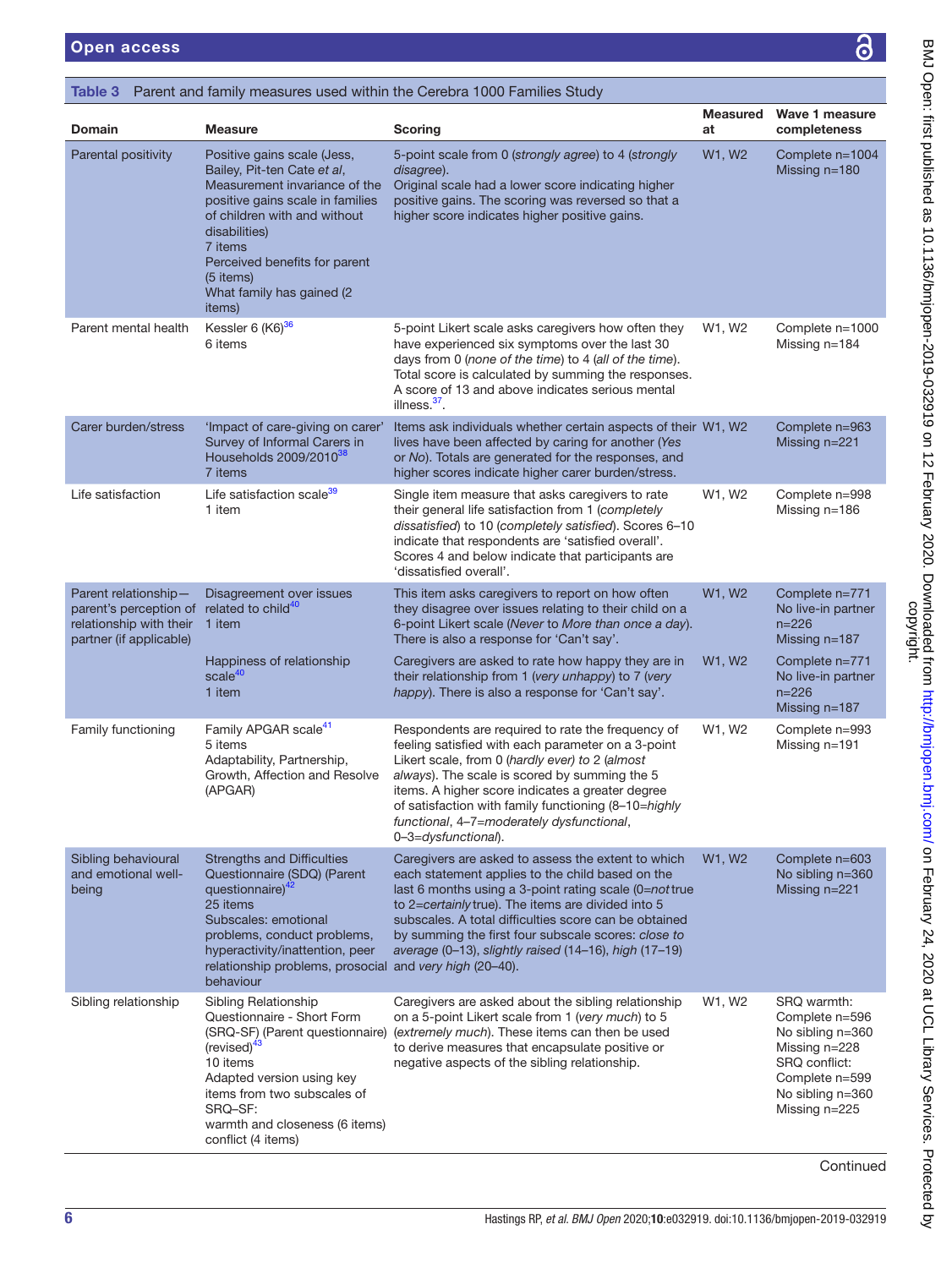#### Table 3 Continued

| Domain                                | <b>Measure</b>                                                                                                                                  | <b>Scoring</b>                                                                                                                                                                                                                                                                                                                                                                                                                                | <b>Measured</b><br>at                                             | Wave 1 measure<br>completeness                                                                                           |
|---------------------------------------|-------------------------------------------------------------------------------------------------------------------------------------------------|-----------------------------------------------------------------------------------------------------------------------------------------------------------------------------------------------------------------------------------------------------------------------------------------------------------------------------------------------------------------------------------------------------------------------------------------------|-------------------------------------------------------------------|--------------------------------------------------------------------------------------------------------------------------|
| Parenting attitudes<br>and behaviours | Child-parent relationship scale<br>$(CPRS)^{44}$<br>15 items<br>Conflict (8 items)<br>Closeness (7 items)                                       | The caregiver states their feelings and beliefs about<br>their relationship with their child and about the<br>child's behaviour towards them, by responding to<br>statements on a 5-point Likert scale (1=Definitely<br>does not apply to 5=Definitely applies). CPRS<br>generates a separate score for the individual<br>conflicts and closeness constructs by summing the<br>scores in each subscale                                        | W1. W2                                                            | Closeness:<br>Complete n=978<br>Missing n=206<br>Conflict:<br>Complete n=983<br>Missing n=201                            |
|                                       | Alabama Parenting<br>questionnaire (Parent form) <sup>45</sup><br>12 items<br>Positive parenting (6 items)<br>Inconsistent discipline (6 items) | Parents/caregivers are asked about their parenting<br>behaviours on a five-point Likert scale (1=Neverto<br>5=Always). The items in each scale are summed to<br>obtain two scale scores.                                                                                                                                                                                                                                                      | W1, W2                                                            | Positive parenting:<br>Complete n=972<br>Missing n=212<br>Inconsistent<br>discipline:<br>Complete n=961<br>Missing n=223 |
|                                       | Parent-child activities index<br>5 items                                                                                                        | This questionnaire was constructed for the purposes W1<br>of this study. Some of the questions have been<br>used in national UK surveys such as the Millennium<br>Cohort Study, and where relevant, items were<br>adapted to be more appropriate for families of<br>children with ID. The questions ask about parent-<br>child shared activities. Answers are provided<br>on a five-point Likert scale (from 1=Not at all to<br>5=Every day). | Removed<br>from W <sub>2</sub><br>due to<br>parental<br>feedback. | Complete n=974<br>Missing n=210                                                                                          |
| W1 and W2 indicate wave 1 and wave 2. |                                                                                                                                                 |                                                                                                                                                                                                                                                                                                                                                                                                                                               |                                                                   |                                                                                                                          |

caregivers from two-parent households, who provided a telephone interview in 65.3% of cases  $(\chi^2(1, n=998)=10.30;$  $p=0.001; \phi = -0.102$ ).

In addition to resources, differences between those who participated in telephone interviews and those who did not included differences in child profiles. Children of caregivers who did not take part in the telephone interview had higher total SDQ total behaviour scores with a mean score of 22.00 (SD=6.52) compared with a mean score of 20.63 (SD=6.48) for those who did participate  $(t(983) = 3.201; p=0.001;$ *d*=0.21; MD=1.38, 95%CI 0.53 to 2.22). Primary caregivers who did not complete the telephone interviews had children with ID who had fewer coexisting physical health problems (such as epilepsy, mobility problems, hearing or visual problems; mean=1.49; SD=1.22) compared with the children with ID of primary caregivers who did complete the telephone interviews (mean=1.76; SD=1.33;  $t(985)$  = −3.157; p=0.002; *d*=0.21; MD=−0.27, 95%CI −0.43 to −0.10).

Comparison with indicators from the 2011 census of England and Wales $^{19}$  indicate lower participation of families identifying as Black, Asian or Minority Ethnic (5.6% of the 1000 Families sample compared with 13% of the population of England and Wales), but expected numbers of families identifying as White British (78.5% of the 1000 Families sample, compared with 80.5% in the 2011 census) (see [table](#page-3-0) 2 for full ethnicity information on the 1000 Families). In terms of educational qualifications, the survey sample were more highly educated (39.1% of the primary caregivers in the 1000 Families were educated to degree level, in comparison to 27% in the census).<sup>20</sup> While 23% of the population in England

and Wales had no educational qualifications, only 1.1% of the 1000 Families sample reported having no educational qualifications. These comparisons to the census data should be viewed with caution as the census data about qualifications include the full age-range of adults living in England and Wales in 2011, whereas our sample of primary caregivers disproportionately includes women of childrearing age across all four countries of the UK. Policy changes leading to the expansion of UK higher education in recent decades means we would expect that the primary caregivers in our sample were more likely to have completed degrees than were previous generations. Furthermore, the 2011 census data included people aged 16–18 and this group were less likely to have any qualifications yet, although they may have been in education. In terms of socioeconomic indicators, 7.6% of the families in the 1000 Families sample were living in the most deprived areas in their respective country based on the indices of multiple deprivation for England, Scotland, Wales and Northern Ireland.<sup>21-24</sup> These indices offer a measure of relative deprivation at a local scale by combining information on income poverty, education, unemployment, health, crime, barriers and access to services, housing and physical environment for each small area and then rankordering areas within each country.

#### Future directions

The data will be analysed in cross-sectional and longitudinal studies. Where possible, data will be compared with data from normative or population-representative samples. Correlation and regression approaches will be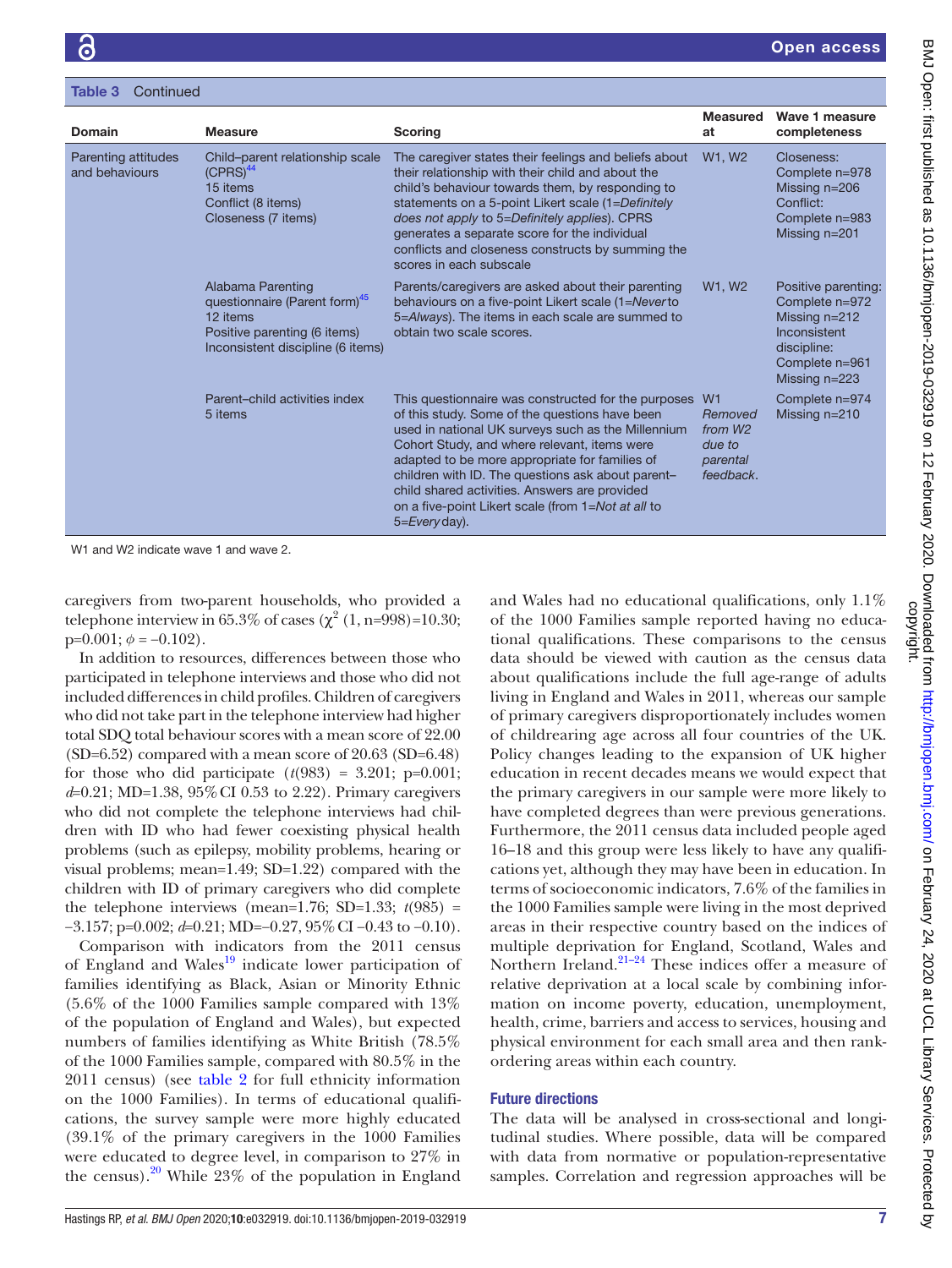| <b>Domain</b>                                                    | <b>Measure</b>                                                                                                                                                                                                       | <b>Scoring</b>                                                                                                                                                                                                                                                                                                                                                                                                                                                                                          | <b>Measured</b><br>at                                  | Wave 1 measure<br>completeness                                                            |
|------------------------------------------------------------------|----------------------------------------------------------------------------------------------------------------------------------------------------------------------------------------------------------------------|---------------------------------------------------------------------------------------------------------------------------------------------------------------------------------------------------------------------------------------------------------------------------------------------------------------------------------------------------------------------------------------------------------------------------------------------------------------------------------------------------------|--------------------------------------------------------|-------------------------------------------------------------------------------------------|
| Child with ID<br>behavioural and<br>emotional well-<br>being     | <b>Strengths and Difficulties</b><br>Questionnaire (SDQ) (Parent<br>questionnaire) <sup>42</sup><br>25 items<br>Subscales: emotional<br>problems, conduct problems,<br>hyperactivity/inattention, peer<br>behaviour  | Caregivers are asked to assess the extent to which<br>each statement applies to the child based on the last<br>6 months using a 3-point rating scale (0=not true to<br>2=certainly true). The items are divided into 5 subscales.<br>A total difficulties score can be obtained by adding the<br>first four subscale scores and categorising them into a<br>four band system: close to average (0-13), slightly raised<br>relationship problems, prosocial (14–16), high (17–19) and very high (20–40). | W1, W2                                                 | Complete n=985<br>Missing n=199                                                           |
| Behavioural<br>and emotional<br>problems of the<br>child with ID | Development behaviour<br>checklist (parent version) 46<br>96 items<br>Telephone interview<br>Subscales: disruptive/antisocial<br>behaviour, self-absorbed,<br>communication disturbance.<br>anxiety, social relating | Items are scored on a 0, 1 or 2 rating scale (0=Not true<br>as far as you know, 1=Somewhat or sometimes true,<br>2=Very true or often true). The Total Behaviour Problem<br>Score is an overall measure of emotional and behavioural<br>problems, and can detect clinically significant levels of<br>overall emotional and behavioural disturbance (indicated<br>by a score of 46 or greater).                                                                                                          | W <sub>1</sub>                                         | Complete n=644<br>Did not consent to<br>telephone interview<br>$n = 198$<br>Missing n=342 |
| Adaptive<br>behaviour skills<br>of the child with<br>ID          | Vineland adaptive behaviour<br>scales-second edition (parent<br>interview form) (VABS- $II)^{47}$<br>30-40 min telephone interview<br><b>Communication skills</b><br>Daily living skills<br>Socialisation skills     | An overall composite score, and domain scores, can be<br>derived with reference to age during typical development<br>during which children can perform the task items. Four<br>standardised scores in total were derived for the present<br>research: adaptive behaviour composite, communication<br>skills, daily living skills and socialisation skills. Age<br>equivalency scores were also calculated.                                                                                              | W <sub>1</sub>                                         | Complete n=645<br>Did not consent to<br>telephone interview<br>$n = 198$<br>Missing n=341 |
| Adaptive<br>behaviour skills<br>of the child with<br>ID          | The GO4KIDDS Brief Adaptive<br>Scale <sup>48</sup><br>9 items                                                                                                                                                        | Items cover communication, self-help skills, social<br>interaction and support needs. Each item is rated on a<br>5-point scale where higher scores indicate greater skill<br>level and greater independence. These item scores are<br>summed to get an overall Adaptive Behaviour score.<br>We have amended the original GO4KIDDS to include<br>an additional item asking about alternative methods of<br>communication following feedback from caregivers.                                             | W <sub>2</sub><br>Replaced<br>the VABS-II<br>interview | Not yet known                                                                             |
|                                                                  | W1 and W2 indicate wave 1 and wave 2.                                                                                                                                                                                |                                                                                                                                                                                                                                                                                                                                                                                                                                                                                                         |                                                        |                                                                                           |

ID, intellectual disabilities.

used to explore factors associated with the well-being of mothers, fathers, siblings and the child with ID. Where appropriate, models will account for the nested nature of data within families. The cohort provides scope to explore a range of research questions, for example, studies exploring associations between behavioural outcomes for children with ID and their siblings in relation to their sibling relationship quality, anxiety in children with ID with and without autism, and well-being in mothers of children with Down syndrome. The cross-sectional studies using data from wave 1 will also help to develop models and questions that can be explored through longitudinal research following future waves.

#### Strengths and limitations

This study is, as far as we are aware, the largest cohort of families with a child with ID in the UK and will make an important contribution to the research on the wellbeing of children with ID and their families. Particularly important is the longitudinal design which currently includes a second wave of data collection that is underway, with a third wave under development. This adds to the growing global research following families of children

with ID and/or autism over time. For example, the Adolescents and Adults with Autism (AAA) study, is an ongoing, longitudinal study with 406 participants, based in the USA, with its sample recruited from Massachusetts and Wisconsin[.25 26](#page-9-27) A strength of the AAA study is that it has followed up families for over 20 years, beginning in 1998. Our study will differ in that we have recruited participants from across the UK, rather than specific geographic locations within a country. We have also recruited families of children with ID rather than autism specifically, although we do have a large group of children with autism within our sample (n=539). Selection of measures allows for some comparison with population-representative samples in the UK (eg, the Millennium Cohort Study<sup>27</sup>). Results will inform parents, clinicians and educational professionals on factors related to the well-being of children with ID, their parents and their siblings.

Designing this research study via a questionnaire and telephone interview allowed us to recruit a large sample from across the UK. However, this precluded an independent ascertainment of child ID, and/or associated developmental conditions (eg, autism). Instead, information on the child is based solely on parental report, although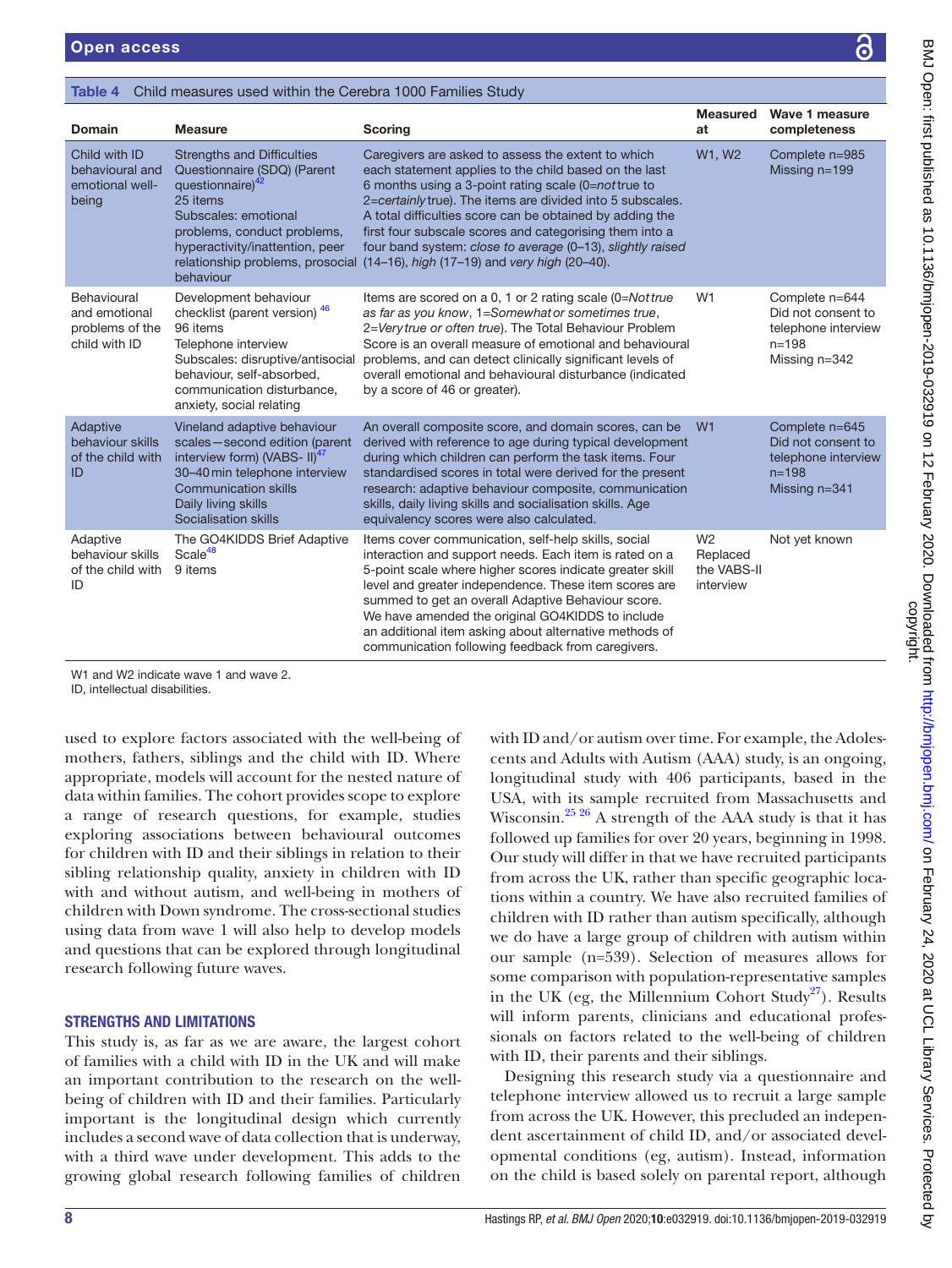this includes their educational setting, parent-reported severity of ID, any diagnoses and for those who took part in the telephone interview, a measure of child adaptive behaviour. The implication of this limitation is that the survey cannot verify the extent of clinical diagnoses available for each child with ID. Where research evidence has examined the validity of parental reports, it has suggested that parents' reports correspond well to clinical diagnoses available<sup>28</sup> 29 and that parental reports on children's developmental outcomes are accurate.<sup>3</sup>

Although the sample size recruited at wave 1 is large (>1000 families), the sampling design (convenience sample recruited through social media and ID-related organisations) may have resulted in sampling bias, where families of children with ID in contact with charitable organisations and/or access to social media may be more likely to be included. However, although not fully representative of the UK, the findings discussed previously indicate that the 1000 Families sample includes elements of diversity that have the potential to provide insights into families with a child with ID from various backgrounds.

Another limitation of this study is that not all primary caregivers completed a telephone interview as well as the survey — 644 out of 1184 primary caregivers completed a telephone interview. As previously summarised in the 'Findings to date' section, there were demographic differences between these groups. For example, those primary caregivers who did not take part in the telephone interview had higher levels of poverty, lower levels of qualifications, were more likely to be a single parent and reported higher average SDQ total behaviour scores for their children with ID. The children of the primary caregivers who did not complete the telephone interviews had fewer coexisting physical health problem labels compared with the children of primary caregivers who did complete the telephone interviews.

Finally, although 772 of the primary caregivers in the sample indicated they were married and/or living with a partner, only 93 secondary caregivers participated in the survey. Overall low rates of participation of fathers or secondary caregivers in family research is a welldescribed phenomenon that may relate to role allocation between parents regarding child care, working commitments, and primary responsibility for contact with disability and educational services. $31-35$  The 1000 Families Study directly recruited and encouraged fathers to take part in the study, but it is likely that a recruitment strategy primarily focused on the family was not specific enough to encourage greater participation from fathers and secondary caregivers. There is a need for further investigation on why other family members, particularly fathers, were not as likely to take part, and whether there are recruitment strategies which are more successful to reach fathers and secondary caregivers, as some research has highlighted the importance of inviting fathers directly and emphasising the importance of their participation.<sup>31</sup> 35

#### **COLLABORATION**

Initial data analyses and publications will be generated by researchers at CEDAR, University of Warwick as part of the 1000 Families Study funded by Cerebra. However, the research team welcome researchers interested in future collaboration to contact the corresponding author with their expression of interest. Access and analysis of the data is currently only possible via the University of Warwick, due to the ethical approvals in place.

Twitter Richard P Hastings [@ProfRHastings](https://twitter.com/ProfRHastings) and Emma Langley [@DrEmmaLangley](https://twitter.com/DrEmmaLangley)

Acknowledgements We would like to thank all the families that participated in this study. We acknowledge the support from Cerebra in funding, developing and recruiting to this study; and the ESRC Doctoral Training Centre at the University of Warwick for funding support in the form of PhD studentships. We acknowledge the contributions of our study administrators, Alison Baker and Diana Smith. Various researchers assisted in conducting telephone interviews, alongside the authors, to collect data for wave 1 of this study and we acknowledge the support of Latoya Clarke, Farah Elahi, Gemma Gray, Liz Halstead, Sasha Mandair, Louise Rixon, Suzi Scott and Ruth Thomas.

Contributors RPH and VT conceptualised and codesigned the study, wrote the study protocol, contributed to the drafting of the manuscript for publication, reviewed and revised the manuscript and read and approved the final manuscript. NKH and CAM contributed to the design of the study, contributed to the drafting of the manuscript for publication, reviewed and revised the manuscript, and read and approved the final manuscript. MJ, EL and JKM contributed to the design of the study, contributed to the original protocol and read and approved the final manuscript.

Funding The authors acknowledge the funding support of Cerebra, UK, the Economic and Social Research Council Warwick Doctoral Training Centre, and the University of Warwick.

Competing interests None declared.

Patient consent for publication Not required.

Ethics approval Full ethical approval was granted for this study from the UK National Health Service (NHS) West Midlands—South Birmingham Research Ethics Committee: REC reference number: 15/WM/0267 (11 September 2015). An amendment was granted to extend the age range (7 March 2017). An amendment was granted for changes made to wave 2 (8 February 2018) and the ethics committee was informed of further minor changes made to the documents for wave 2 (27 February 2018). Sponsor approval was also obtained from the University of Warwick.

Provenance and peer review Not commissioned; externally peer reviewed.

Data availability statement No data are available. Data from this study are not available for sharing due to ethical approval requirements. Researchers interested in collaboration should contact the corresponding author with their expression of interest.

Open access This is an open access article distributed in accordance with the Creative Commons Attribution 4.0 Unported (CC BY 4.0) license, which permits others to copy, redistribute, remix, transform and build upon this work for any purpose, provided the original work is properly cited, a link to the licence is given, and indication of whether changes were made. See: [https://creativecommons.org/](https://creativecommons.org/licenses/by/4.0/) [licenses/by/4.0/](https://creativecommons.org/licenses/by/4.0/).

#### ORCID iDs

Richard P Hastings<http://orcid.org/0000-0002-0495-8270> Vasiliki Totsika <http://orcid.org/0000-0003-1702-2727> Nikita K Hayden <http://orcid.org/0000-0003-1104-3885> Caitlin A Murray <http://orcid.org/0000-0002-7547-736X> Emma Langley<http://orcid.org/0000-0001-6311-1734> Jane Kerry Margetson <http://orcid.org/0000-0003-3068-2076>

#### **REFERENCES**

<span id="page-8-0"></span>1 Salvador-Carulla L, Reed GM, Vaez-Azizi LM, *et al*. Intellectual developmental disorders: towards a new name, definition and